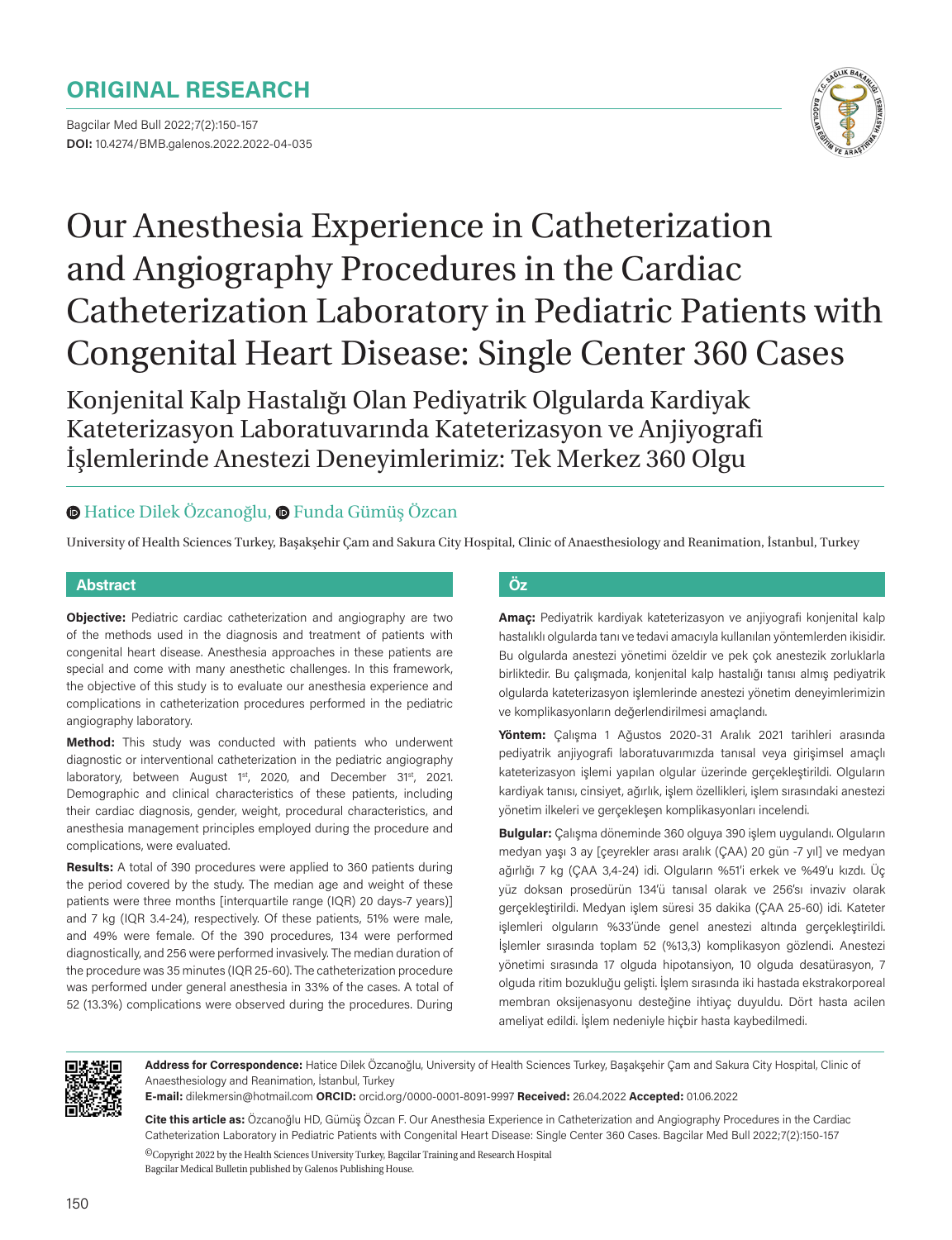#### **Abstract Öz**

the anesthesia management, hypotension was observed in 17 patients, desaturation in 10 patients, and rhythm disturbances in 7 patients. Two patients needed extracorporeal membrane oxygenation support during the procedure. Four patients had to be operated on urgently. No patient was lost due to the procedure.

**Conclusion:** Anesthesia management is characteristic during the catheterization procedure in pediatric cases with congenital heart disease. A case-specific anesthesia approach should be preferred, taking into account factors such as the type of cardiac pathology, hemodynamic characteristics, and type of procedure.

**Keywords:** Anesthesia, cardiac catheterization, child, complication

# **Introduction**

Congenital heart diseases refer to a group of heterogeneous diseases featuring various pathologies and subgroups and are among the primary causes of mortality and morbidity in pediatric cases. Timely and accurate diagnosis and appropriate treatment approaches are critical in order to increase the chance of survival in these cases (1,2).

Electrocardiography (ECG) and echocardiography (ECHO) are the most frequently used diagnostic methods in the evaluation of cardiac diseases in children. In cases where these methods do not produce satisfactory results, cardiac catheterization and angiography may be performed for diagnostic or interventional purposes (3). However, given that the heart's anatomy may be evaluated with high sensitivity and specificity also by other methods such as computed tomography (CT) and magnetic resonance imaging in pediatric cases, catheterization procedures are performed more frequently for interventional purposes than for diagnostic purposes. Interventional procedures include many different techniques such as the closure of defects, electrophysiological studies and ablation, balloon atrial septostomy, percutaneous pulmonary valve replacement, balloon valvuloplasty (aortic or pulmonary), and stent placement in the patent ductus arteriosus (3,4).

The goals of anesthetic management during pediatric cardiac catheterization include to provide adequate sedation, analgesia, immobility, and hemodynamic stability. Cardiac catheterization in children with congenital heart disease can be performed under general anesthesia or through the administration of sedoanalgesia with oxygen support. Many factors, such as the characteristics of pediatric patients and the variety of procedures to be performed, affect anesthesia management. Furthermore, the choice of various anesthetic agents according to the

**Sonuç:** Konjenital kalp hastalıklı pediyatrik olgularda kateterizasyon işlemleri anestezi yönetimi özellik gösterir. Kardiyak patolojinin türü, hemodinamik karakteristikler, prosedür şekli gibi faktörler göz önünde bulundurularak olguya özel anestezi yaklaşımı tercih edilmelidir.

**Anahtar kelimeler:** Anestezi, çocuk, kalp kateterizasyonu, komplikasyon

nature of the procedure and the type of primary cardiac pathology creates additional difficulties (5).

The objective of this study is to evaluate our experience in anesthesia management and complications in catheterization procedures performed in the pediatric angiography laboratory context of pediatric patients diagnosed with congenital heart disease.

# **Materials and Methods**

#### **Population and Sample**

The population of this retrospective study consisted of patients with congenital heart disease younger than 18 years of age who underwent cardiac catheterization and angiography in the pediatric angiography laboratory between August 1<sup>st</sup>, 2020 and December 31<sup>st</sup>, 2021. Prematurely born patients, patients older than eighteen years old, those who underwent angiography due to electrophysiological studies, those whose records could not be accessed, and those who were initially operated under extracorporeal membrane oxygenation (ECMO) were excluded from the study. The study protocol was approved by the Local Ethics Committee and carried out in accordance with the principles outlined in the Declaration of Helsinki (University of Health Sciences Turkey, Başakşehir Çam and Sakura City Hospital 2022.03.84).

The decision for cardiac catheterization and angiography was taken upon the evaluation of the results of detailed physical examination and cardiac examinations (ECG, teleradiography, ECHO) of each hospitalized patient by the pediatric cardiologist. All patients were evaluated preoperatively by a pediatric cardiac anesthetist. Patients' legal guardians were informed in detail about the advantages and disadvantages of the procedure and the complications that might be encountered. One unit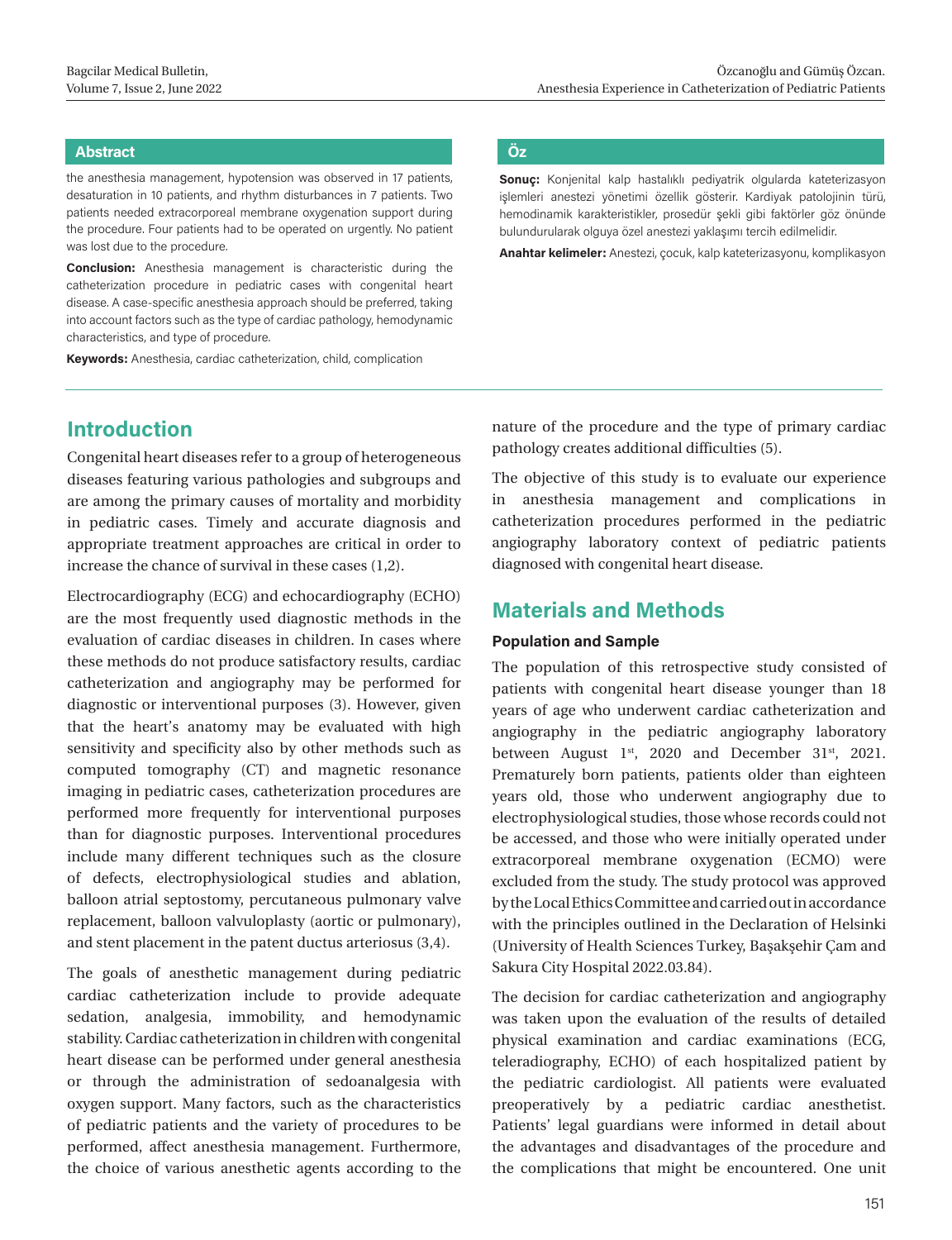of erythrocyte suspension was prepared for use in cases deemed necessary.

#### **Anesthetic Approach and Procedural Characteristics**

All procedures were carried out in the pediatric angiography laboratory, under sterile conditions, using the Philips Biplane Azurion 7 B12/12 (Philips Medical Systems International B.V., Best, Netherlands) imageguided therapy system. The procedure was performed with appropriate positioning under sterile conditions and general anesthesia (laryngeal mask or intubation) or sedoanalgesia and with sheaths and catheters of appropriate size for the planned procedure. The percutaneous technique was used for the intervention. Right heart catheterization was performed via the femoral vein, and left heart catheterization was performed via the femoral artery. Sometimes other axillary carotids, umbilical artery, or vein routes were preferred according to the technique used to perform the procedure. In all cases except the cases under two months old, punctures were performed with the support of ultrasonography.

All patients were monitored with ECG, peripheral oxygen saturation, arterial blood pressure, temperature, and urine analysis during the procedure. In addition, near-infrared spectroscopy monitoring of regional cerebral oxygenation was performed in all newborn cases. Advanced life support devices (ECMO), and necessary vasoactive inotropic medications, infusion pumps were on standby in the operating room. All patients were premedicated using diphenhydramine and dexamethasone after establishing vascular access in order to prevent possible allergic reactions due to the contrast agent. Oxygen was provided via mask as 2-4 liters/minute. All patients were actively heated to prevent hypothermia. General anesthesia was administered to patients who were to undergo interventional procedures such as pulmonary valve replacement, patent ductus arteriosus (PDA) stent, atrial septal defect (ASD), and ventricular septal defect (VSD) closure. General anesthesia was induced with hypnotic agents combination, usually composed of 0.1 mg/kg midazolam, 1-2 mg/kg ketamine, 0.5-3 mg/kg propofol and neuromuscular blocking agent esmeron 0.6 mg/kg. Sevoflurane 1-2% was used for anesthesia maintenance. Sedoanalgesia was preferred in diagnostic cases where general anesthesia was not required. Sedoanalgesia was induced either by bolus injection or infusion of 0.1 mg/ kg midazolam, 1-2 mg/kg ketamine and 0.5-3 mg/kg propofol or 0.05 mcg/kg/min remifentanil combination. Targeted sedation level for the procedures was considered according to the Ramsay sedation score (RSS) 4 (6); 1-Patient is anxious, agitated, or restless. 2. Patient is cooperative, oriented, and calm. 3. Patient is responsive to verbal command only. 4. Patient exhibiting brisk response to light glabellar tap or to an auditory stimulus. 5. Patient exhibiting a sluggish response to light glabellar tap or to an auditory stimulus. 6. No response to any of these stimulation). Airway security was provided by orotracheal intubation or laryngeal mask if targeted sedation level was not satisfactory.

#### **Definitions**

A data form was created and then filled out for each patient using their data available in the hospital data system, including age, gender, weight, diagnosis, type of procedure performed, American Society of Anesthesiology risk score (ASA), Catheterization Risks in Pediatrics (CRISP) score (7), procedural data, anesthetic approaches, agents used, and anesthetic complications observed during the procedure.

Life-threatening complications such as death, permanent rhythm problems, bleeding requiring blood transfusion, desaturation or respiratory arrest, presence of hypotension requiring the use of inotropes, cardiac perforation, stent embolization, complications requiring rushing into surgery were categorized as major complications, and complications requiring switching to ECMO support and non-life-threatening complications such as transient rhythm disturbance, hypotension not requiring the use of inotropes, laryngospasm, and allergic reactions were categorized as minor complications. Any death that occurred within the first 24 hours after the completion of cardiac catheterization and angiography was deemed procedurerelated death.

Desaturation was defined as having more than a 10% decrease compared to the baseline  $SpO<sub>2</sub>$  (peripheral capillary oxygen saturation) value, whereas hypotension was defined as having more than a 20% decrease compared to the baseline blood pressure. The arrhythmias were categorized as asystole, sinus bradycardia, conduction abnormalities (complete atrioventricular block), supraventricular arrhythmias (supraventricular tachycardia, atrial fibrillation, atrial flutter, or focal atrial tachycardia), and ventricular tachycardia, or ventricular fibrillation (8,9).

#### **Statistical Analysis**

The distribution of the research data was classified in the computer environment, and descriptive values were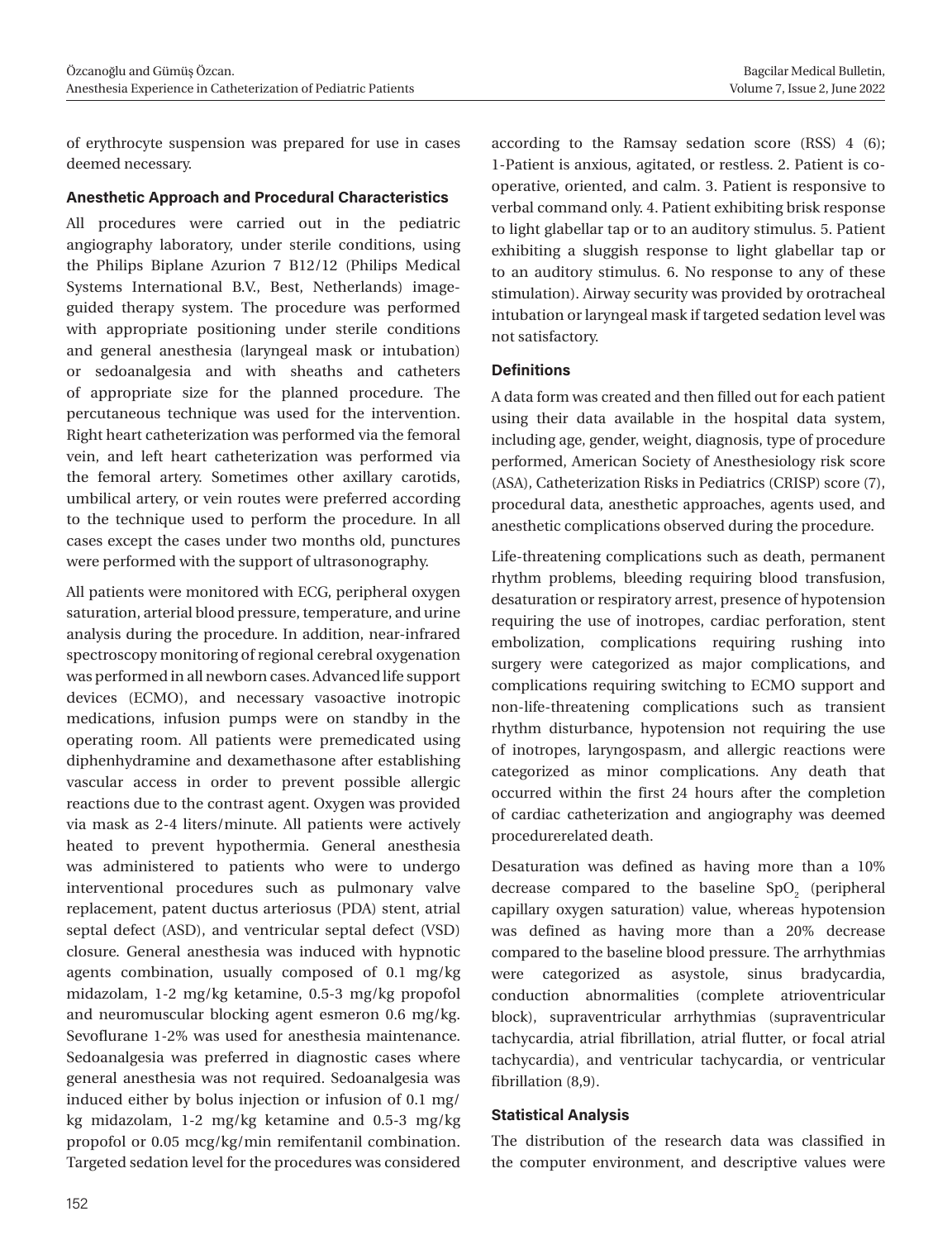obtained using the SPSS (Statistical Package for the Social Sciences for Windows) software package. Results were expressed as median [(interquartile range (IQR)] and percentage-percentile values.

# **Results**

Cardiac catheterization and angiography were performed in 360 patients (45 emergent cases), of whom 184 were male and 176 were female, during the period covered by the study. The median age and weight of these patients were three months (IQR 20 days-7 years) and 7 kg (IQR 3.4-24), respectively. According to ASA scoring, 12% of the patients were in ASA II, 36% in ASA III, and 52% in the ASA IV category. Two percent of the patients had a history of allergy.

The most common diagnoses were pulmonary artery atresia (PAA) (n=78), tetralogy of Fallot (TOF) (n=44), PDA (n=36), and hypoplastic left heart syndrome (HLHS) (n=34). Detailed information about patient diagnoses is given in Table 1. Of the 390 procedures evaluated within the scope

| rable i. Diagnoses of the patients who underwent cardiac<br>catheterization |     |      |
|-----------------------------------------------------------------------------|-----|------|
|                                                                             | n   | $\%$ |
| Tetralogy of fallot                                                         | 44  | 12.2 |
| Complex pathologies                                                         | 18  | 5    |
| Atrial septal defect                                                        | 28  | 7.7  |
| Patent ductus arteriosus                                                    | 36  | 10   |
| Ventricular septal defect                                                   | 10  | 2.7  |
| Double outlet right ventricle                                               | 21  | 5.8  |
| Pulmonary atresia                                                           | 78  | 21.6 |
| VSD-PA                                                                      | 36  | 10   |
| Tricuspit atresia-PA                                                        | 4   | 1.1  |
| IVS-PA                                                                      | 6   | 1.6  |
| With complex pathologies                                                    | 32  | 8.8  |
| <b>HLHS</b>                                                                 | 34  | 9.4  |
| <b>TAPVR</b>                                                                | 8   | 2.2  |
| Pulmonary stenosis                                                          | 25  | 6.9  |
| Tetralogy of fallot-absence of pulmonary valve                              | 3   | 0.8  |
| Coarctation of aorta                                                        | 12  | 3.3  |
| Interrupted aortic arch                                                     | 8   | 2.2  |
| Aortic stenosis                                                             | 3   | 0.8  |
| Shone-aortic stenosis                                                       | 4   | 1.1  |
| TGA or taussig bing anomaly                                                 | 16  | 4.4  |
| Total                                                                       | 360 | 100  |

VSD-PA: Ventricular septal defect pulmonary atresia, IVS-PA: Pulmonary atresia with intact ventricular septum, HLHS: Hypoplastic left heart syndrome, TGA: Transposition of great arteries, TAPVR: Total anomalous pulmonary venous return of this study, 256 (65.6%) were interventional, and 134 (34.3%) were diagnostic procedures. The most common interventional procedures were PDA stent placement and PDA closure. Evaluation of the pulmonary artery and its branches due to TOF was the most common reason for performing the diagnostic cardiac catheterization procedures. The list of diagnostic and interventional procedures performed is given in detail in Table 2.

### **Anesthesia Methods**

Cardiac catheterization was performed under general anesthesia in 33% of cases (n=119). Orotracheal intubation and LMA were preferred for airway in 12% and 21% of cases, respectively. Sedoanalgesia was used in 67% of cases (n=241). The most common drug combination for sedoanalgesia was midazolam and remifentanil. Anesthetic methods and agents are shown in Table 3.

Twenty-seven cases had a genetic syndrome. Six cases experienced difficult intubation even they were intubated without complication. Invasive arterial monitorization was performed in 32 cases (9%). In 51 cases (14%), the CRISP score category was >3.

| Table 2. List of the procedures performed on the cases |     |      |  |  |  |  |
|--------------------------------------------------------|-----|------|--|--|--|--|
| <b>Procedure</b>                                       | n   | %    |  |  |  |  |
| Diagnostic                                             | 134 | 34.3 |  |  |  |  |
| Interventional                                         | 256 | 65.6 |  |  |  |  |
| ASD closure                                            | 28  | 7.1  |  |  |  |  |
| PDA closure + MAPCA closure                            | 1   | 0.2  |  |  |  |  |
| PDA closure                                            | 35  | 8.9  |  |  |  |  |
| VSD closure                                            | 3   | 0.6  |  |  |  |  |
| PDA stenting                                           | 66  | 16.9 |  |  |  |  |
| Balloon atrial septostomy                              | 16  | 4.1  |  |  |  |  |
| Balloon atrial septoplasty and PDA stenting            | 8   | 2    |  |  |  |  |
| Pulmonary balloon valvuloplasty                        |     | 6.1  |  |  |  |  |
| Aortic balloon valvuloplasty                           | 3   | 0.7  |  |  |  |  |
| Aortic arch stenting                                   | 1   | 0.2  |  |  |  |  |
| Balloon coarctation angioplasty                        | 10  | 2.5  |  |  |  |  |
| Stenting of coarctation of the aorta                   | 4   | 1    |  |  |  |  |
| Pulmonary balloon angioplasty + PDA stenting           | 1   | 0.2  |  |  |  |  |
| Percutaneous pulmonary valve implantation              | 9   | 2.3  |  |  |  |  |
| RVOT stenting in infants                               | 11  | 2.8  |  |  |  |  |
| Sequestering artery/MAPCA closure                      | 7   | 1.8  |  |  |  |  |
| Other procedures                                       | 29  | 7.4  |  |  |  |  |
| <b>TOTAL</b>                                           | 390 | 100  |  |  |  |  |

ASD: Atrial septal defect, RVOT: Right ventricular outflow tract, PDA: Patent ductus arteriosus, MAPCA: Major aortopulmonary collateral arteries, VSD: Ventricular septal defect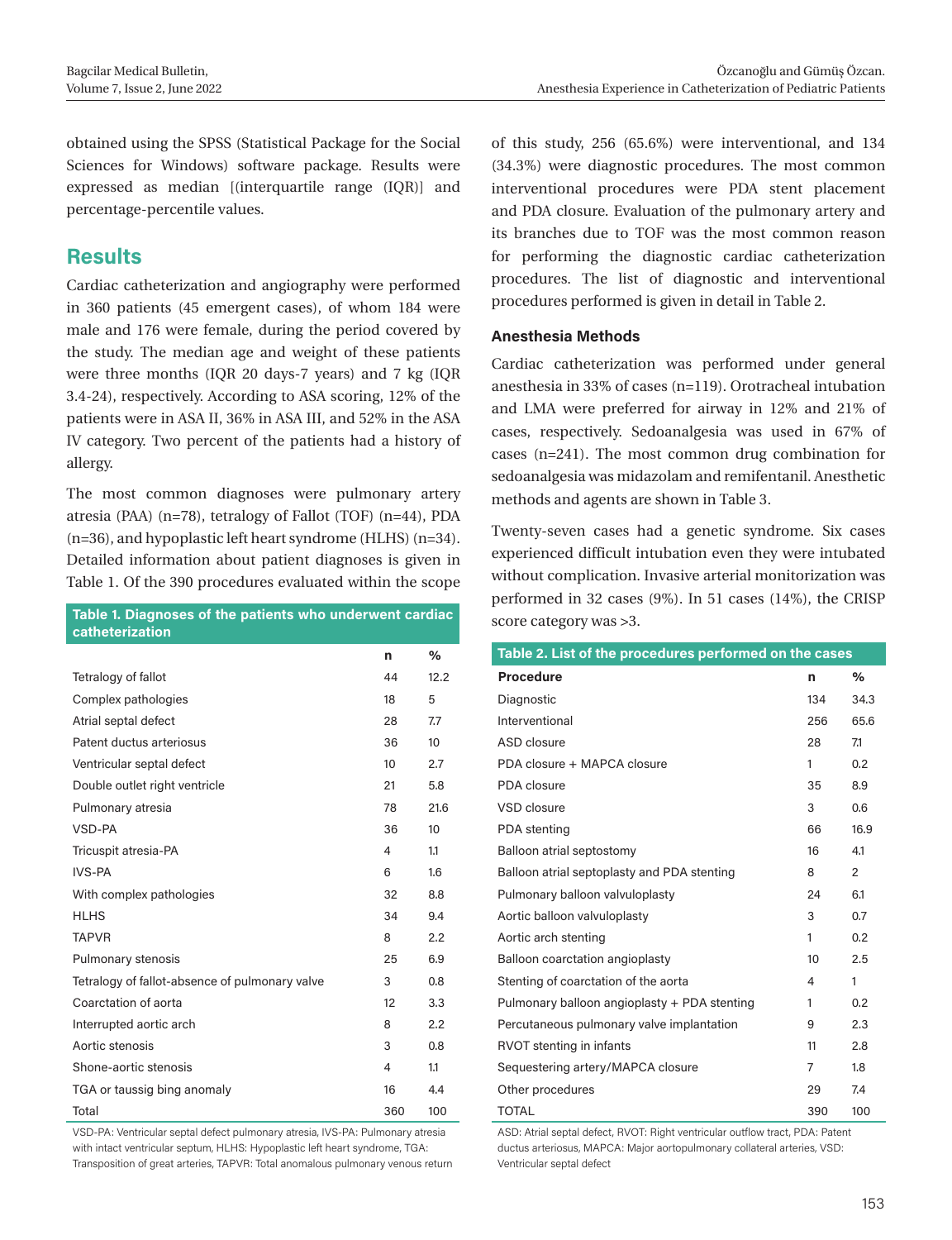#### **Complications**

A total of 45 (11.5%) complications were observed during the procedures. Of these complications, 29 (7.4%) were classified as major, and 23 (5.9%) were classified as minor complications. Two neonatal patients received ECMO support during the procedure. One of these patients was the patient whose PDA was closed during PDA stenting due to

| Table 3. Anesthesia<br>procedures                                                                                                        | management in catheterization                     |
|------------------------------------------------------------------------------------------------------------------------------------------|---------------------------------------------------|
| Local anesthesia + sedation                                                                                                              | 241 (67)                                          |
| General anesthesia<br>Endotracheal intubation<br>Laryngeal mask airway                                                                   | 119 (33)<br>43 (12)<br>76 (21)                    |
| <b>Genetic syndrome</b>                                                                                                                  | 27(7)                                             |
| <b>Difficult intubation</b>                                                                                                              | 6                                                 |
| Sedo-analgesic medications<br>Midazolam-propofol<br>Midazolam-ketamine<br>Remifentanil-midazolam<br>Dexmedetomidine<br>Ketamine-propofol | 41 (17)<br>52 (22)<br>107(44)<br>18(7)<br>23 (10) |
| Invasive artery monitoring                                                                                                               | 32(9)                                             |
| CRISP score category >3                                                                                                                  | 51 (14)                                           |
| <b>Urgent procedure</b>                                                                                                                  | 45 (13)                                           |
| Total fluid volume (mL)                                                                                                                  | 60 (40-90)                                        |
| Transfer to pediatric cardiac intensive care unite                                                                                       | 70 (19)                                           |

n (%) or median interquartile range

VSD-pulmonary atresia, and the other was the patient who was followed up with the diagnosis of HLHS and developed ventricular fibrillation and cardiac arrest during balloon atrial septostomy.

Four patients developed complications during the procedure, requiring them to be rushed into surgery. Two of these patients had hypoxic spells due to TOF, and the other two required an emergency shunt surgery due to PAA. During the anesthesia management, hypotension was observed in 17 patients, 9 of whom required the administration of inotropes, low saturation was observed in 10 patients, and rhythm disturbances were observed in 7 patients. No patient died during the procedure and within the first 24 hours after the procedure. The major and minor complications the patients developed during the procedure are summarized in Table 4.

# **Discussion**

In this study, we aimed to share our experiences and complications by evaluating our anesthesia management approaches in 360 pediatric patients with congenital heart disease where diagnostic and interventional cardiac catheterization procedures were performed. In this retrospective study, we observed that general anesthesia and sedoanalgesia approaches could be applied safely

| <b>Table 4. Complications, treatments and clinical outcomes</b> |   |                                                                                 |                                       |  |  |  |
|-----------------------------------------------------------------|---|---------------------------------------------------------------------------------|---------------------------------------|--|--|--|
| <b>MAJOR</b>                                                    | n | <b>TREATMENT</b>                                                                | <b>OUTCOME</b>                        |  |  |  |
| Stent embolization                                              | 8 | The stent of 1 patient was snared and removed, then the procedure<br>continued. | Discharged                            |  |  |  |
|                                                                 |   | 2 patients underwent emergency surgery.                                         | Discharged                            |  |  |  |
|                                                                 |   | The stents of 4 patients were fixed with a second stent or a balloon.           | Discharged                            |  |  |  |
|                                                                 |   | 1 patient supported with ECMO                                                   | Discharged                            |  |  |  |
| Spell                                                           | 2 | Underwent emergency surgery.                                                    | Discharged                            |  |  |  |
|                                                                 | 2 | Transferred to the ICU.                                                         | Discharged                            |  |  |  |
| Arrhythmia                                                      | 2 | 1 patient received CPR.                                                         | Discharged                            |  |  |  |
|                                                                 |   | 1 patient supported with ECMO                                                   | 25 <sup>th</sup> day exitus<br>(HLHS) |  |  |  |
| Anemia due to excessive bleeding                                | 2 | ES transfused.                                                                  |                                       |  |  |  |
| Hypotension                                                     | 9 | Inotropic support was increased                                                 |                                       |  |  |  |
| Desaturation                                                    | 4 | Endotracheal intubation and increased oxygen supply                             |                                       |  |  |  |
| <b>MINOR</b>                                                    |   |                                                                                 |                                       |  |  |  |
| Hypotension                                                     | 8 |                                                                                 |                                       |  |  |  |
| Vascular complications                                          | 7 | Heparin infusion was initiated.                                                 |                                       |  |  |  |
| Desaturation                                                    | 2 | Corrected after stenting or balloon.                                            |                                       |  |  |  |
| Arrhythmia                                                      | 5 | Corrected by catheter manipulation.                                             |                                       |  |  |  |
| Allergy                                                         |   | Corrected with diphenhydramine and dexamethasone.                               |                                       |  |  |  |

CPR: Cardiopulmonary resuscitation, ECMO: Extracorporeal membrane oxygenator, HLHS: Hypoplastic left heart syndrome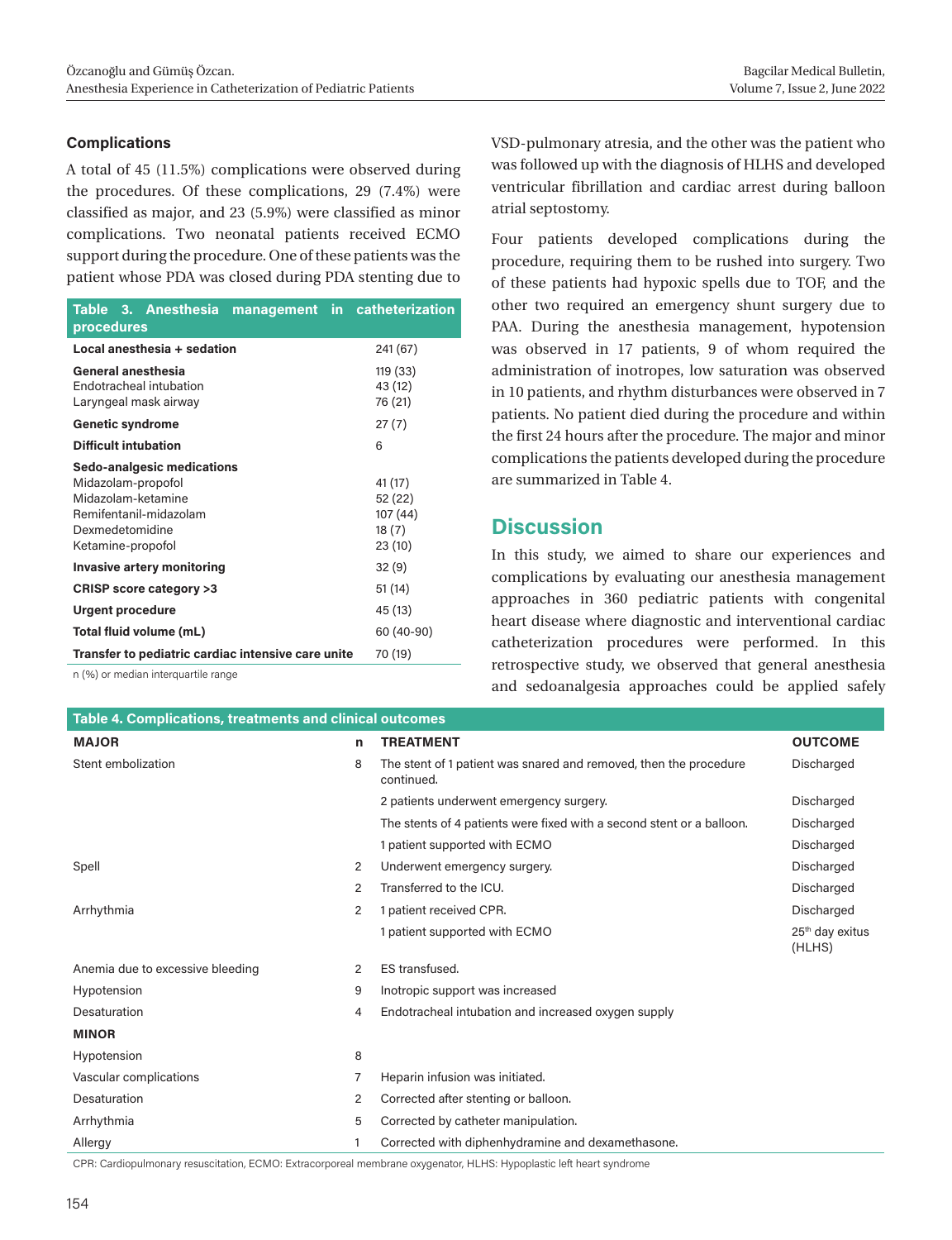in selected patients and procedures by using appropriate anesthetic agent combinations. It was determined that most cardiac catheterization and angiography procedures were performed for interventional purposes with acceptable complication rates. This study is one of the few studies conducted in Turkey, which has investigated the anesthesia management efficiency in the context of pediatric patients with congenital heart disease.

Several factors should be considered in the perioperative anesthetic management of the catheterization procedure in pediatric cases with congenital heart diseases. For this reason, patients' detailed history, cardiac pathology, genetic syndromes, allergy and bronchospasm history should be obtained. Also, cyanotic seizures should be questioned. Subsequently, anesthetic approach should be determined according to the physiological and anatomical characteristics of heart disease. In addition, it is necessary to have sufficient information about the pharmacodynamic and pharmacokinetic aspects of the medications used by the patients or to be used during the procedure (5).

Congenital heart diseases have increased risks during anesthesia. Myocardial ischemia and cardiac arrest can occur suddenly in patients with single ventricle physiology even after anesthesia induction and positive pressure ventilation. We have not experienced cardiac arrest after anesthesia induction and positive pressure ventilation.

Positive pressure ventilation under general anesthesia provides airway safety and control of  $\text{PaCO}_2$ , but increased intrathoracic pressure may alter hemodynamic stability. Spontaneous ventilation mimics natural intrathoracic physiology and, consequently, may result in more stable hemodynamic data. However, oversedation can cause airway obstruction, hypoventilation and subsequent respiratory acidosis. These factors increase pulmonary vascular resistance and might alter shunt physiology and affect hemodynamic measurements. Although general anesthesia and sedation protocols were applied at different rates in the studies, there is a tendency toward sedoanalgesia. Tokel et al. (10) reported general anesthesia as low as 2% in their study. Similarly, in the studies of İyilikçi et al. (11), they applied sedoanalgesia in more than half of the cases. In comparison, in this study, the rate of general anesthesia was reported to be as high as 33%. Our study's high rate of general anesthesia, compared to other studies, is probably related to high intervention rates. The recent technological developments have allowed performing many diagnostic or interventional procedures on pediatric cases with a variety of heart diseases. In parallel, the percentage

of cardiac catheterization and angiography procedures performed due to interventional purposes has started to increase due to the developments in non-invasive imaging methods such as ECHO, CT, and magnetic resonance angiography. As a matter of fact, compared to the rates of interventional procedures reported by Tokel et al. (10) and Shim et al. (12), which are 30% and 50%, respectively, the rate of interventional procedures was found as 65.6% in this study.

Interventional procedures have significant advantages such as less invasiveness, shortened length of hospital stay, re-applicability, and provision of both palliation and cure (3,13). Among the procedures applied for therapeutic purposes in pediatric cases reported in the literature are balloon atrial septostomy, aortic coarctation balloon angioplasty, pulmonary and aortic valve valvuloplasty, stenting of the PDA, radiofrequency pulmonary valve perforation, right ventricular outflow tract velocity stent ASD closure, PDA closure and VSD closure (3,11-19). In comparison, in this study, interventional procedures were most commonly performed for stenting of the PDA. This finding can be attributed to the fact that the patients followed up in the cardiovascular surgery center, where this study was conducted, were predominantly those diagnosed with PAA or HLHS.

Different sedative and analgesic medications are preferred during catheterization. Ketamine, dexmedetomidine, propofol, midazolam, and fentanyl are the most commonly used agents. A case-based approach is recommended in the selection of medications. Senzaki et al. (20) have stated that dexmedetomidine is a better option in cardiac patients (especially infants) who have hypercyanotic seizures. Benzodiazepines may produce dose-related respiratory depression. This effect may be more pronounced in patients with congenital heart disease and when benzodiazepines are used in combination with opioids. Choice of medication should be made considering all these effects. Oklu et al. (21) compared propofol and ketamine infusion for cardiac catheterization. They reported no change with the use of ketamine, whereas a decrease in systemic vascular resistance resulted in increased right-to-left shunting with the use of propofol. Additionally, Akin et al. (22) stated that they could manage catheterization procedures with minimal side effects when they used ketamine and propofol in combination. Similar to the relevant studies available in the literature, the method of anesthesia management was decided based on a case-based approach in our study. Accordingly, midazolam-propofol, midazolam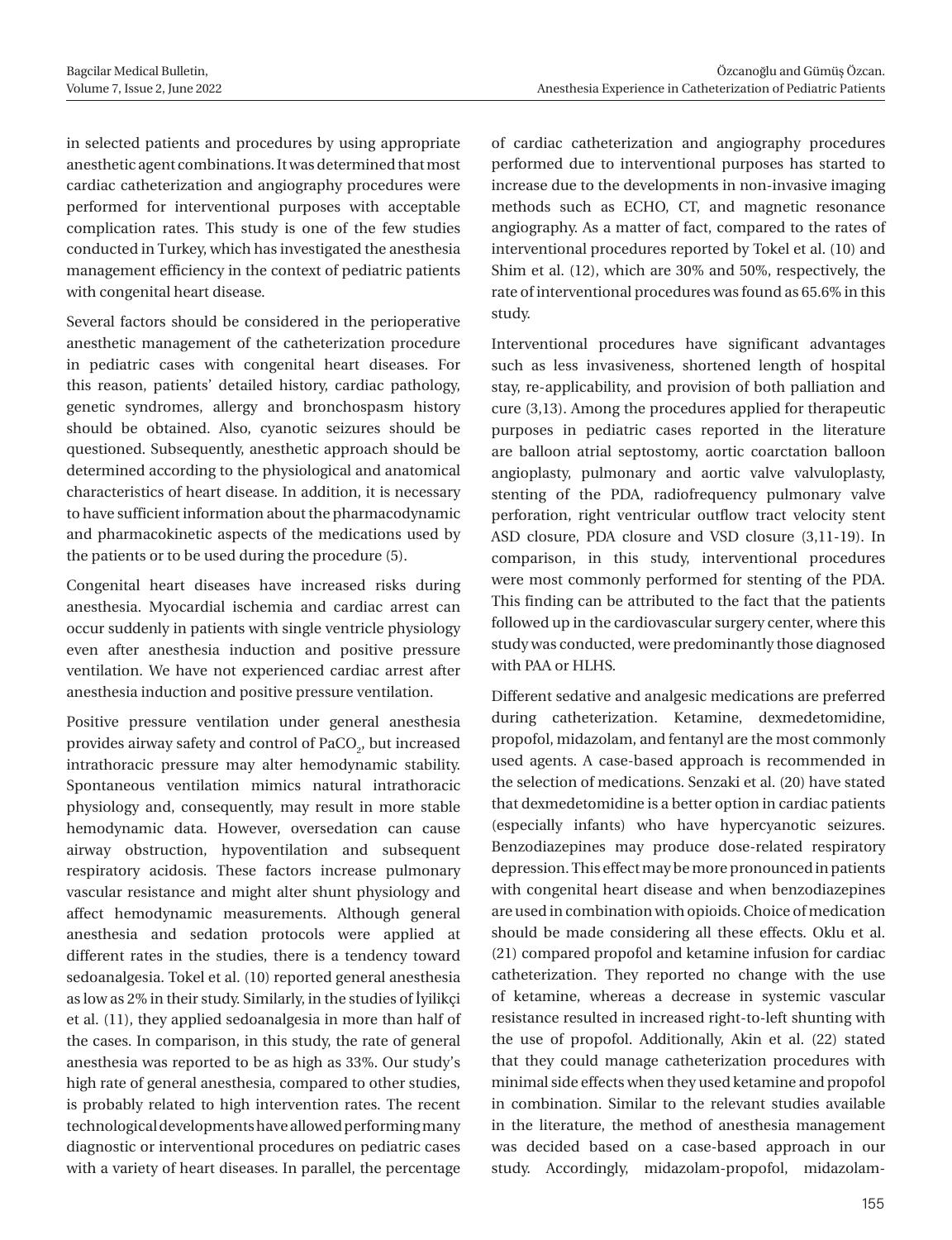ketamine, remifentanil-midazolam, and dexmedetomidine and ketamine-propofol combinations were preferred considering the clinical and cardiac problems of the patient and the type of procedure to be performed.

Hypovolemia might be present at the initiation of the catheterization, particularly in small infants and children, secondary to dehydration after prolonged periods of preoperative fasting. Hypovolemia is particularly important in newborns and patients with cyanosis or shunt-dependent lesions. In our study, considering these factors, necessary fluid infusion was done and hypovolemia was tried to be prevented (9).

Complication rates in pediatric cardiac catheterization and angiography depend on patients' diagnosis and procedure itself. Demographic and clinical characteristics such as age, weight, clinical condition at the time of the intervention, the type of underlying disease, whether the catheter procedure is diagnostic or interventional, anesthesia management, and the skill and experience of the cardiologist are factors in complication risks (11-13). Complications range from minor complications to complications requiring emergency open-heart surgery, complications leading to persistent severe sequelae, or even death. The catheterization-related complication rates in pediatric patients reported in the literature range from 2% to 40% (15). In a study, it was stated that the most common complication in the general population was vascular problems and that the vascular problems were even more pronounced in the neonatal age group (16). Kaya et al. (17) reported the complication rate as 5.8% in their series of 120 cases, whereas Bergensen et al. (18) reported complication rates between 7% and 25% in their prospective multicenter study. In comparison, in this study, the overall complication rate was determined as 13.3%. No patient died during or within the first 24 hours after the procedure.

Complications due to sedation and anesthesia or unexpected complications can be seen in catheterization procedures. Lin et al. (19) reported hypotension, which was seen in 0.68% of their cases, as the most critical complication of anesthesia management in their series. There are also studies in which hypotension has been described as a low-risk, self-correcting condition with no permanent consequences (19). Along these lines, Tokel et al. (10) reported anesthesia-related complications, which were seen in 6% of the 2.662 catheterization procedures evaluated within the scope of their study, as the most critical complication. They attributed this result to the very low rates of general anesthesia in their cases. In the series of 1535 cases by İyilikçi et al. (11), the rate of anesthesia-related complications, which primarily consisted of laryngospasm (n=3), desaturation (n=18), transition to general anesthesia (n=5), and hypotension (n=19), was reported as 2.9% (n=45). In comparison, the primary anesthesia-related complications in this study were hypotension and desaturation, which were observed in 4.3% and 2.5% of the cases, respectively. Apart from this, there was no major complication related to anesthesia.

### **Study Limitations**

The study's primary limitation is that it was carried out as a retrospective and single-center study and with a limited number of patients. Another limitation is that different methods have been adopted in the anesthesia management of patients due to the complexity of cardiac pathologies.

# **Conclusion**

Anesthesia management is an essential part of the catheterization procedure in pediatric patients with congenital heart disease. General anesthesia and sedoanalgesia can be safely applied using an appropriate combination of meticulously titrated anesthetics. A case-specific anesthesia approach should be preferred, considering the type of cardiac pathology, hemodynamic characteristics, and type of procedure. Ensuring ideal anesthesia management led by the cardiac anesthesiologist and adopting a multidisciplinary approach under adequate monitoring will help to reduce pediatric cases' catheterization-related morbidity and mortality rates.

### **Ethics**

**Ethics Committee Approval:** The study protocol was approved by the Local Ethics Committee and carried out in accordance with the principles outlined in the Declaration of Helsinki (University of Health Sciences Turkey, Başakşehir Çam and Sakura City Hospital 2022.03.84).

**Informed Consent:** All patients were evaluated preoperatively by a pediatric cardiac anesthetist. Patients' legal guardians were informed in detail about the advantages and disadvantages of the procedure and the complications that might be encountered.

**Peer-review:** Internally and externally peer-reviewed.

#### **Authorship Contributions**

Concept: H.D.Ö., F.G.Ö., Design: H.D.Ö., F.G.Ö., Data Collection or Processing: H.D.Ö., Analysis or Interpretation: H.D.Ö., F.G.Ö., Drafting Manuscript: H.D.Ö., F.G.Ö., Critical